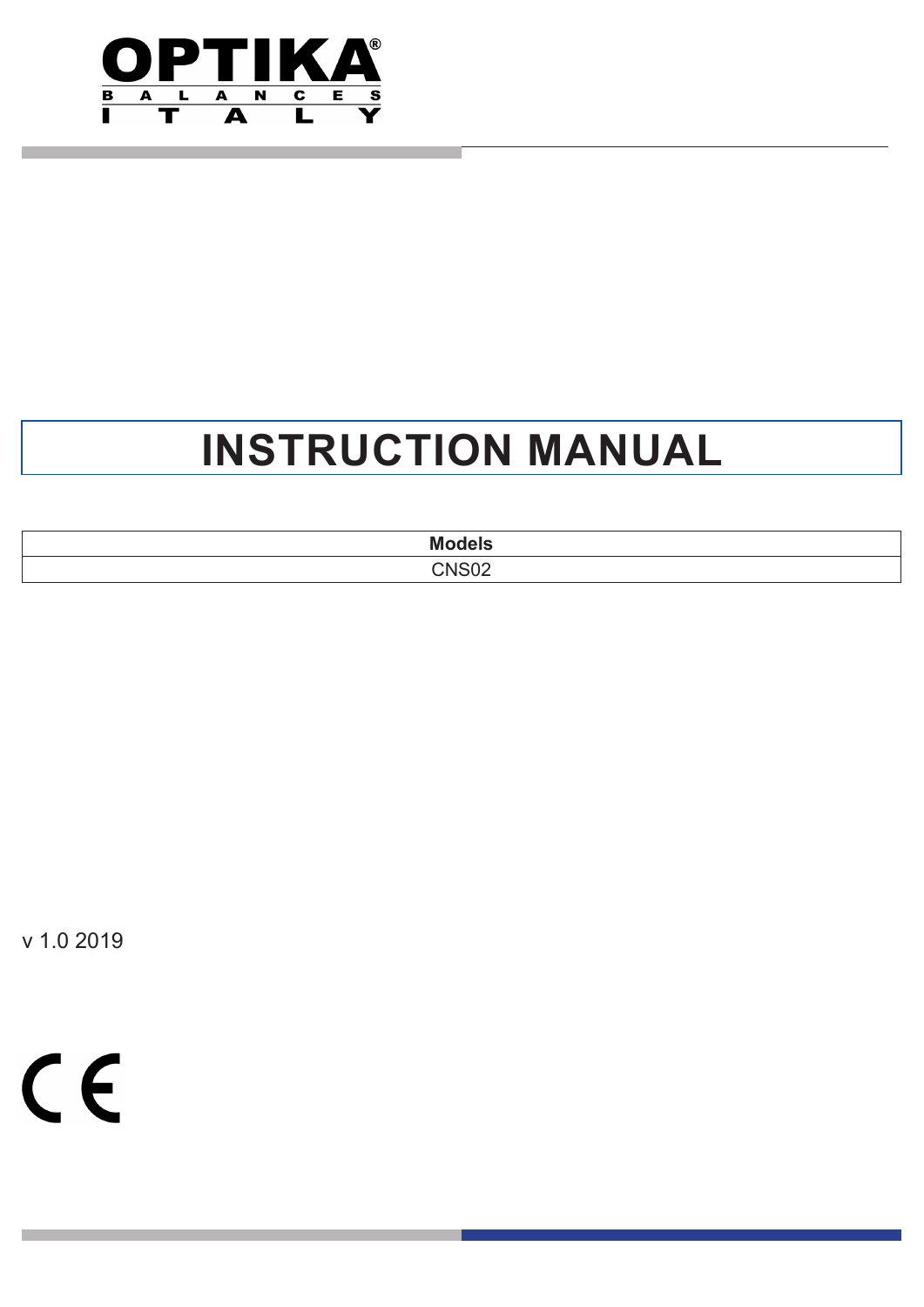**Index**

| 1                                  | <b>Operation: T Series</b>                    |                        |                  |  |
|------------------------------------|-----------------------------------------------|------------------------|------------------|--|
|                                    | <b>Service menu selection</b><br>$\mathbf{2}$ |                        |                  |  |
|                                    | 2.1                                           | Temperature test       | 2                |  |
|                                    | $2.2^{\circ}$                                 | Termometer calibration | $\boldsymbol{4}$ |  |
|                                    | 2.3                                           | Lamp set-up            | 6                |  |
| 3                                  | <b>Operation: TG Series</b>                   |                        |                  |  |
| <b>Service menu selection</b><br>4 |                                               |                        | 9                |  |
|                                    | 4.1                                           | Adjustment data        | 10               |  |
|                                    | 4.2                                           | Temperature test       | 10               |  |
|                                    | 4.3                                           | 1 Point adjustment     | 11               |  |
|                                    | 4.4                                           | 2 Points adjustment    | 12 <sup>°</sup>  |  |
|                                    | 4.5                                           | Reset                  | 14               |  |
|                                    | 4.6                                           |                        | 14               |  |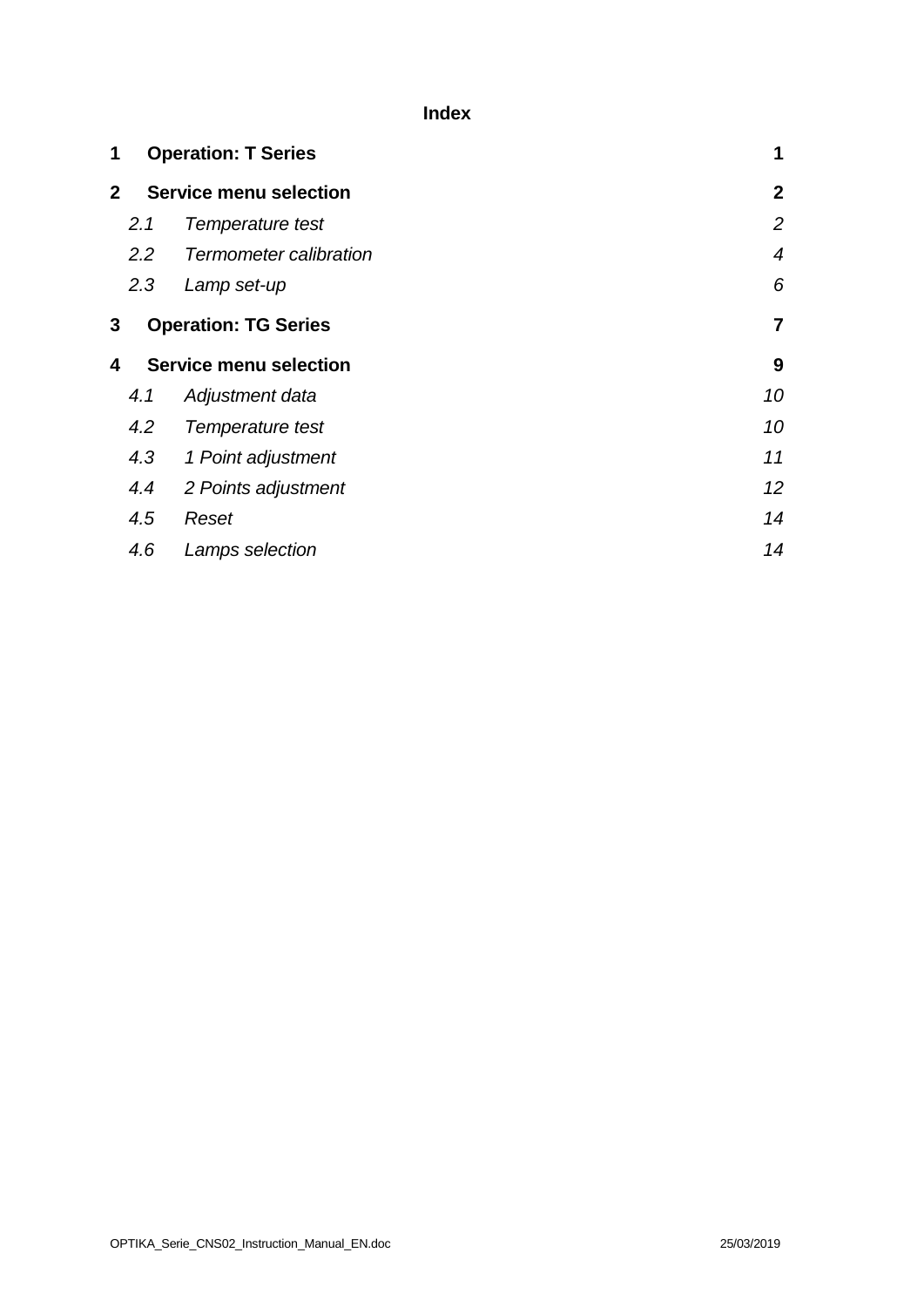# <span id="page-2-0"></span>**1 Operation: T Series**



1. Position the lower basin whit anti-ventilation cylinder and calibration kit.



1. Connect the heater to the balance via cable 15-pin M / F, insert the cable into the two connectors on the rear of the instrument as shown in the figure.

2. Insert the VDE cable in the power connector on the back of the instrument

#### **N.B. Verify that the power supply indicated on the instrument nameplate matches the one in use in the country where you are installing.**

3. Then connect the VDE cord to the power outlet located near the instrument. Do not use non-compliant with current regulations cables / extensions.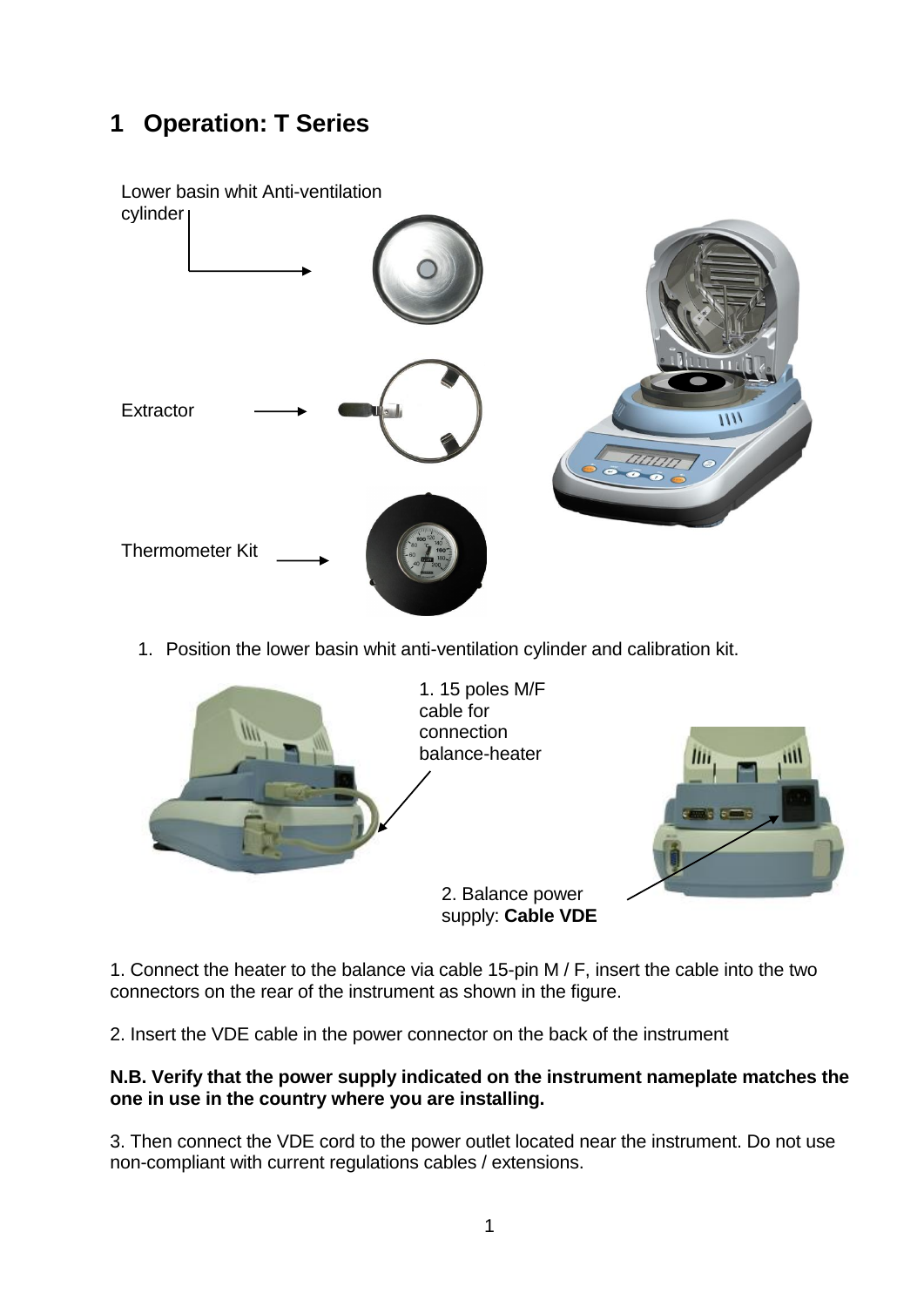# <span id="page-3-0"></span>**2 Service menu selection**

To access the service menu from the weighing condition of the display:

1. From zero condition on display, press and keep pressed the **MENU** button until to buzzer sound off, then release the button. The message "**unitS**" is displayed, then press **MENU** button until the message "**Service**" is displayed and confirm by pressing the **PRINT**  button.



2. In this way you will access the service menu. Select the desired function and press the ENTER key to confirm the selection.



### <span id="page-3-1"></span>**2.1 Temperature test**

This function allows you to check the temperature value indicated by the device.

- 1. Check the lower basin and the kit thermometer.
- 2. Enter the service menu (as described in Chapter 2), and then press the **MENU** button until "temp test" is displayed. Then confirm with the **ENTER** button**.**



3. It will now be possible to set the temperature value desired for the test. The first value displayed of 35°C is the minimum value. Use the **MENU** and **CAL** buttons to increase and decrease the value. Confirm the value by pressing the **ENTER** button.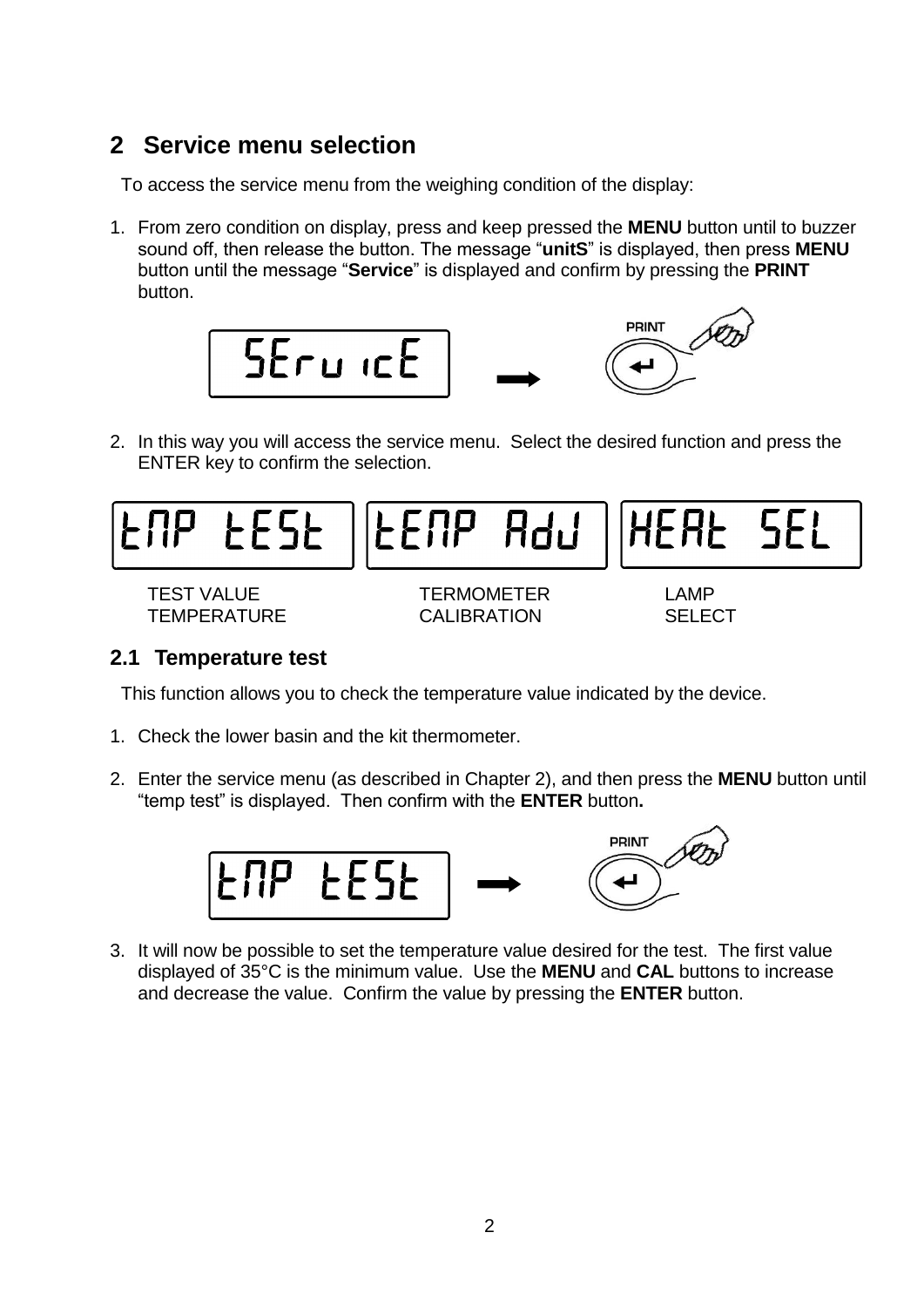

4. The heating cycle will now start and the current temperature value will be shown on the display. The H symbol indicates heater start-up.



- 5. After reaching the set value, leave the heater on for about 15 minutes and then compare the value shown on the display with the one detected by the external thermometer. (In case the temperatures do not coincide with one another, the thermometer can be recalibrated with the procedure described in Chapter 2.2).
- 6. Press the **ON/OFF** button to end and exit from the test function.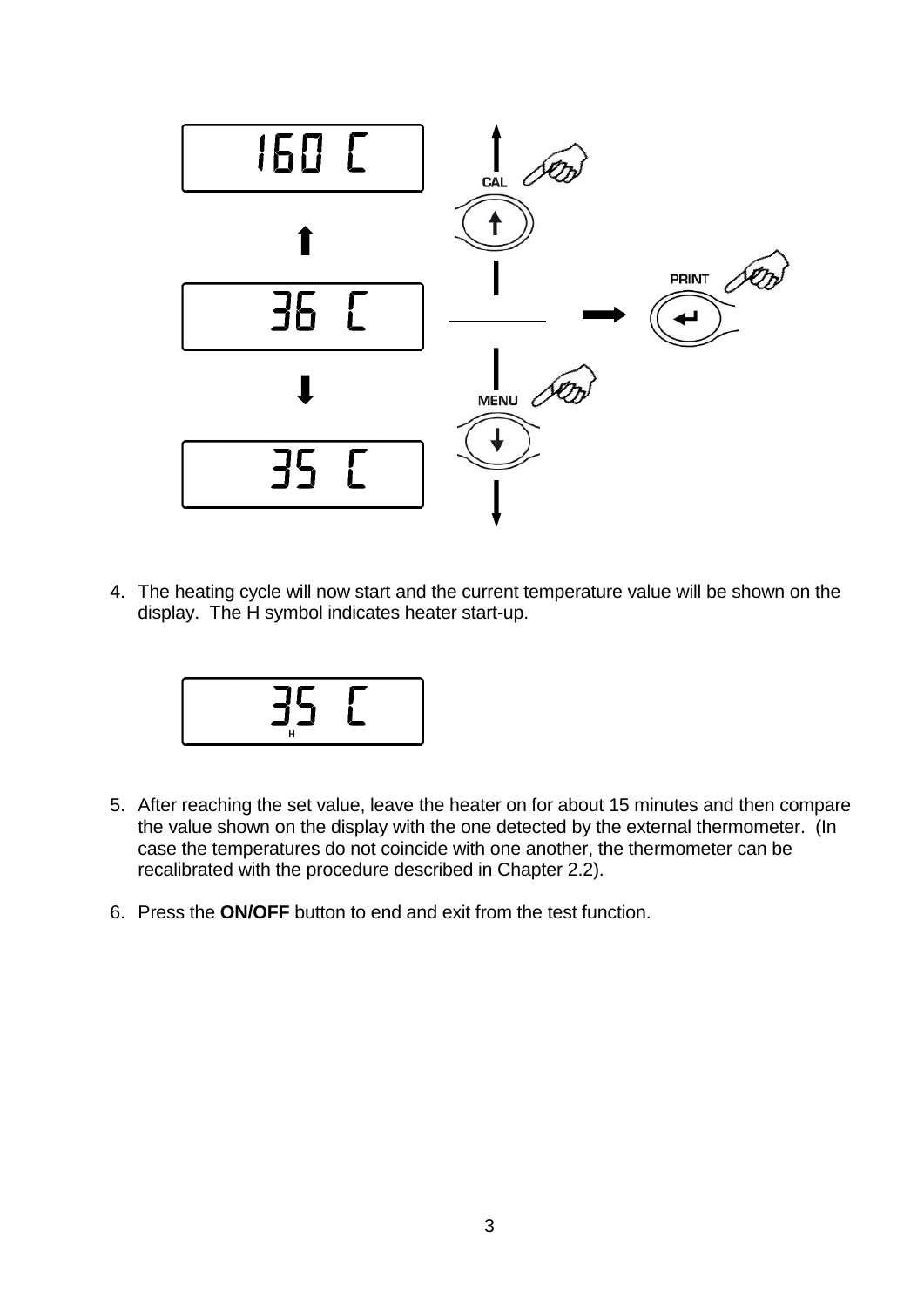### <span id="page-5-0"></span>**2.2 Termometer calibration**

This function allows you to linearize the thermometer through the acquisition of two temperature values.

- 1. Check the lower basin and the kit thermometer.
- 2. Enter the service menu (as described in Chapter 2) and then press the **MENU** button until "temp Adj" is displayed. Then confirm with the **ENTER** button.



3. The first calibration point, the default value of which is 80 °C, will be displayed. (To delete the previously stored calibration press and hold the **PRINT** key until the acoustic alarm) The temperature value can be modified by using the **CAL** button to increase and **MENU** to decrease (the minimum value that can be set is 50 °C and the maximum is 130°C). Then confirm by pressing the **ENTER** button.



4. The heating cycle will begin and the countdown of the minutes will be shown on the display.



5. A sound will be made at the end of the cycle, open the cover of the oven and immediately read the temperature on the thermometeand. The scale display will show the set value for the calibration:

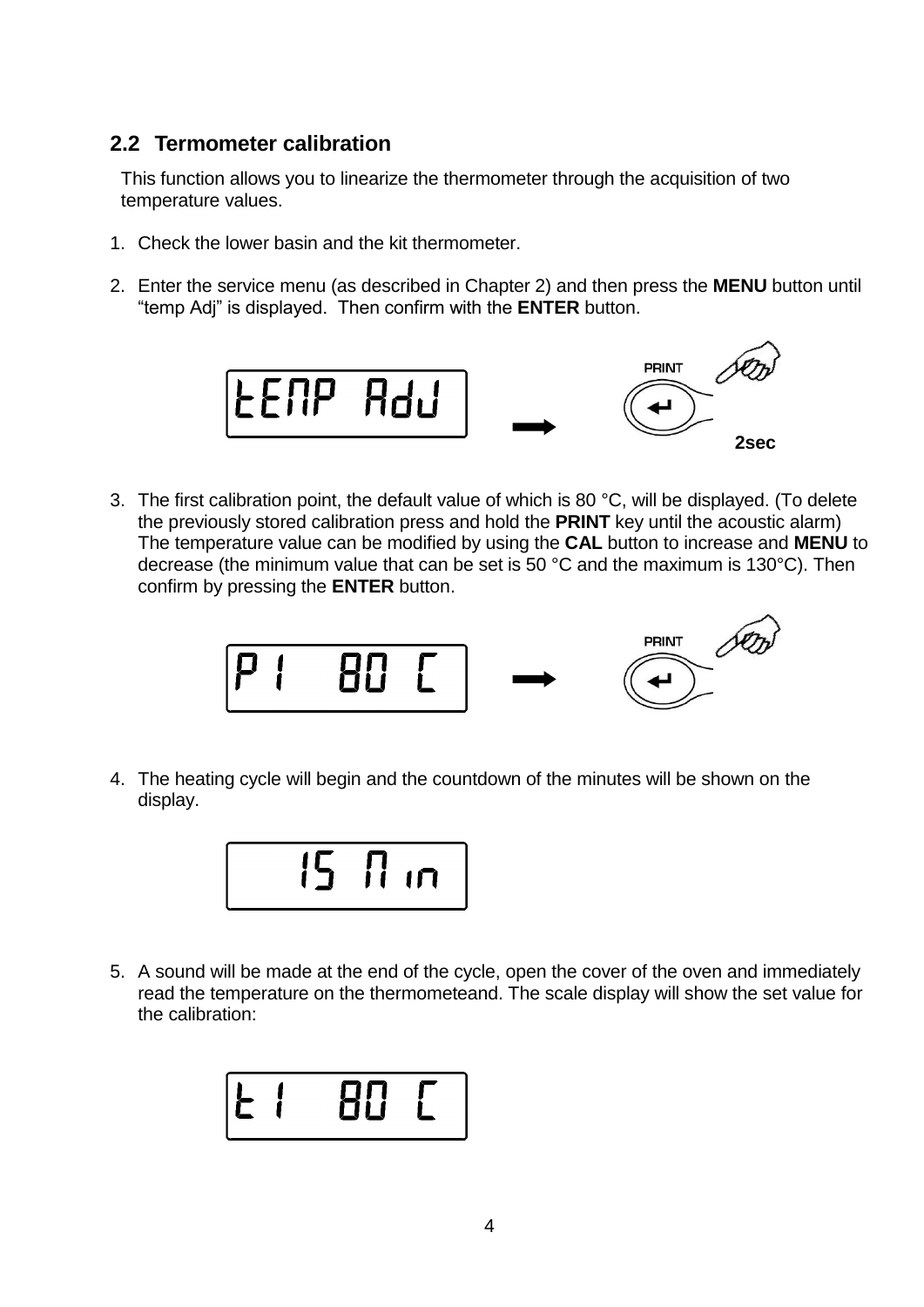6. Correct any error by using the **MENU** and **CAL** to increase or decrease the temperature.



- 7. Then press the **ENTER** button to confirm the value.
- 8. The second calibration point will now be displayed.



- 9. The value can be modified by using the **CAL** and **MENU** buttons to increase or decrease it (the minimum value that can be set must be at least 30 °C greater than the first point, and the maximum value accepted is 160°C).
- 10.Press the **ENTER** button to confirm and initiate the heating cycle for 15 minutes.
- 11.A sound will be made at the end of the cycle, open the cover of the oven and immediately read the temperature on the thermometeand. The scale display will show the set value for the calibration:



- 12.Correct any error by using the **MENU** and **CAL** to increase or decrease the temperature.
- 13.Then press the **ENTER** button to confirm the value.
- 14.The new data will be stored and the device will return to the **Measure** menu.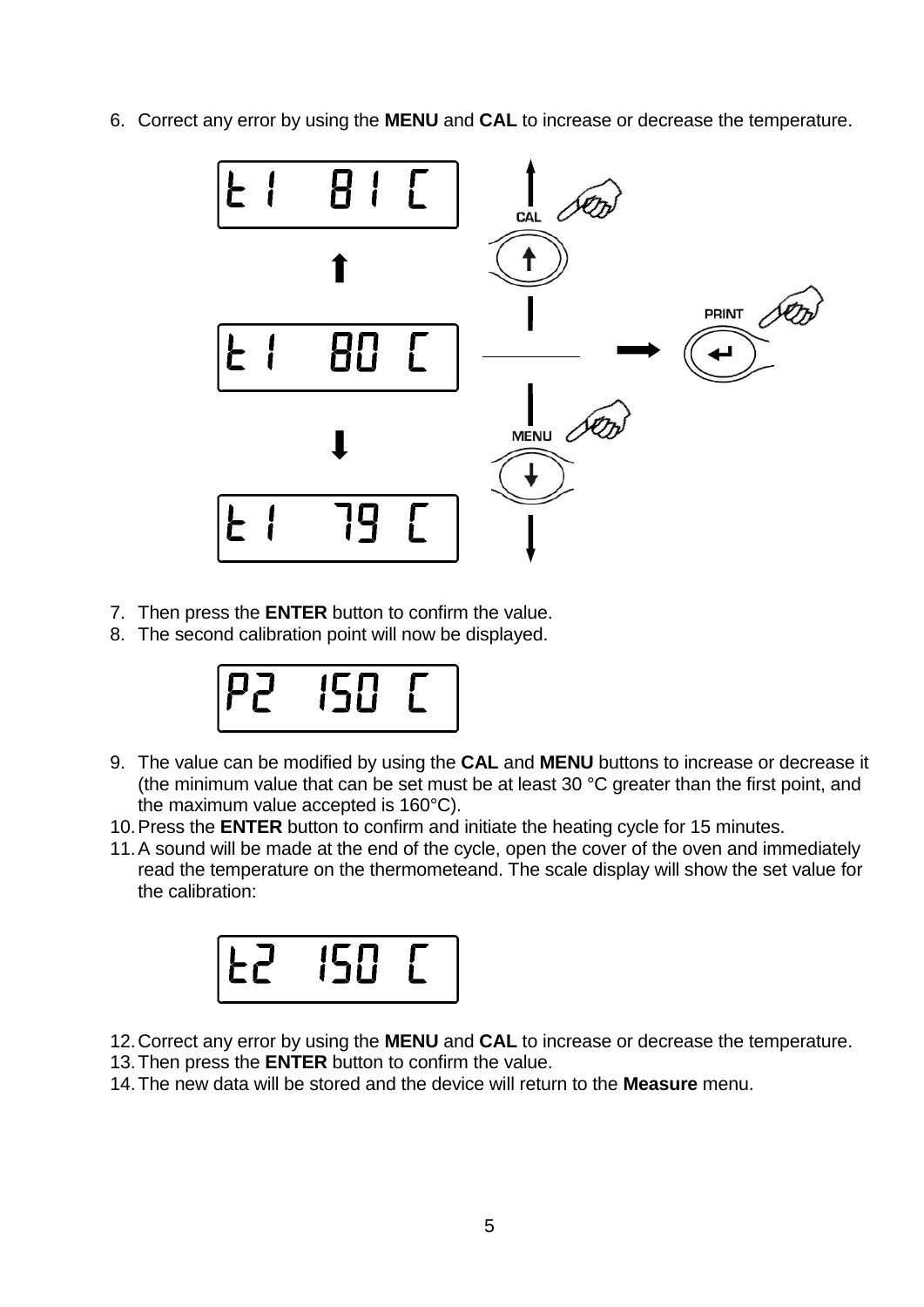# <span id="page-7-0"></span>**2.3 Lamp set-up**

This function allows you to select the type of lamp installed.

1. Enter the service menu (as described in Chapter 2) and then press the **MENU** button until displaying "Heat SEL". Then confirm with the **ENTER** button.



2. The type of lamp currently set will be displayed. Use the **MENU** button to scroll through the different models of lamps that can be selected.



- 3. After having selected the desired type of lamp, press the **ENTER** button to confirm.
- 4. Press the on/off button to exit from the menu.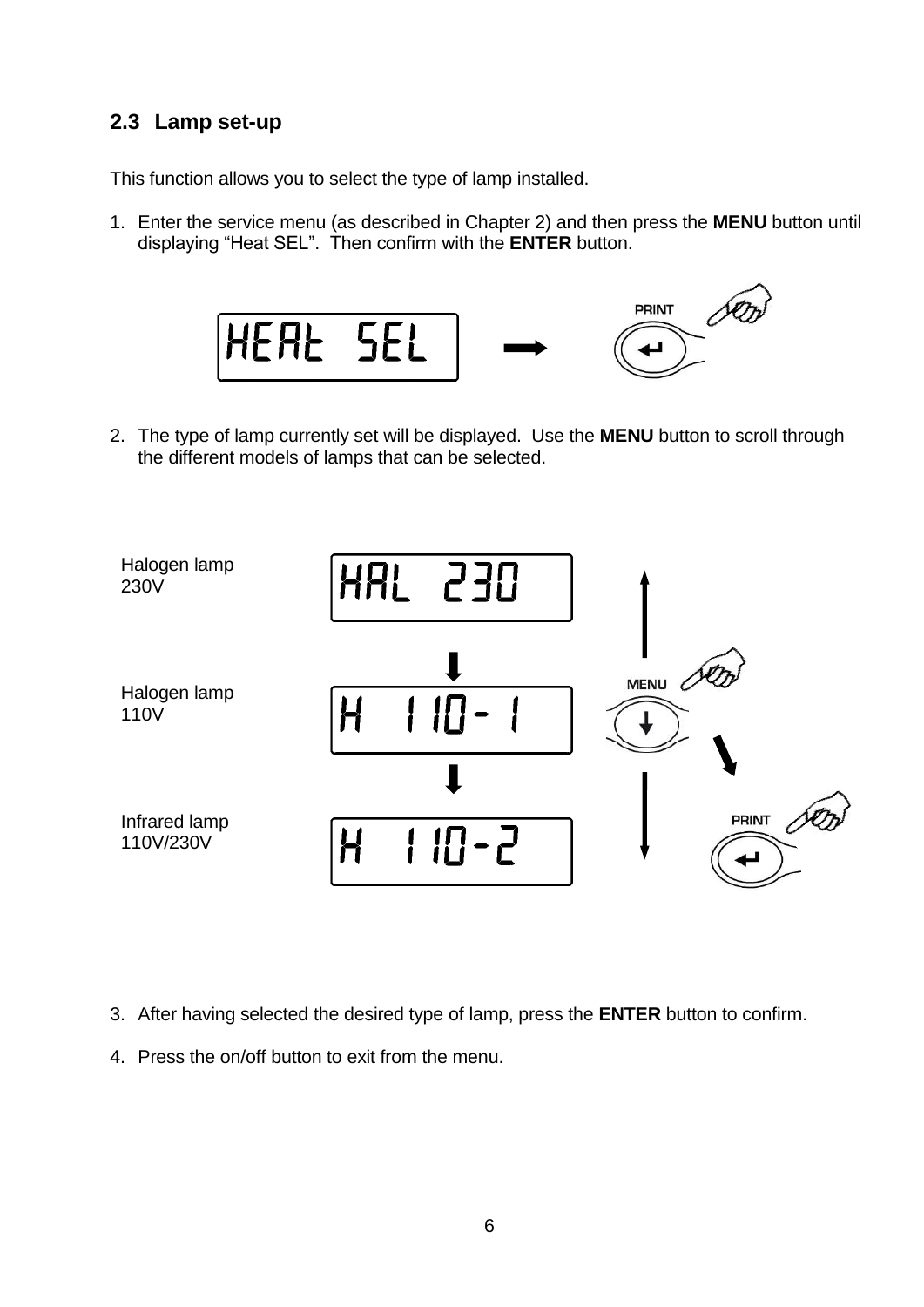# <span id="page-8-0"></span>**3 Operation: TG Series**



2. Position the lower basin whit anti-ventilation cylinder and calibration kit.



1. Connect the heater to the balance via cable 15-pin M / F, insert the cable into the two connectors on the rear of the instrument as shown in the figure.

2. Insert the VDE cable in the power connector on the back of the instrument

#### **N.B. Verify that the power supply indicated on the instrument nameplate matches the one in use in the country where you are installing.**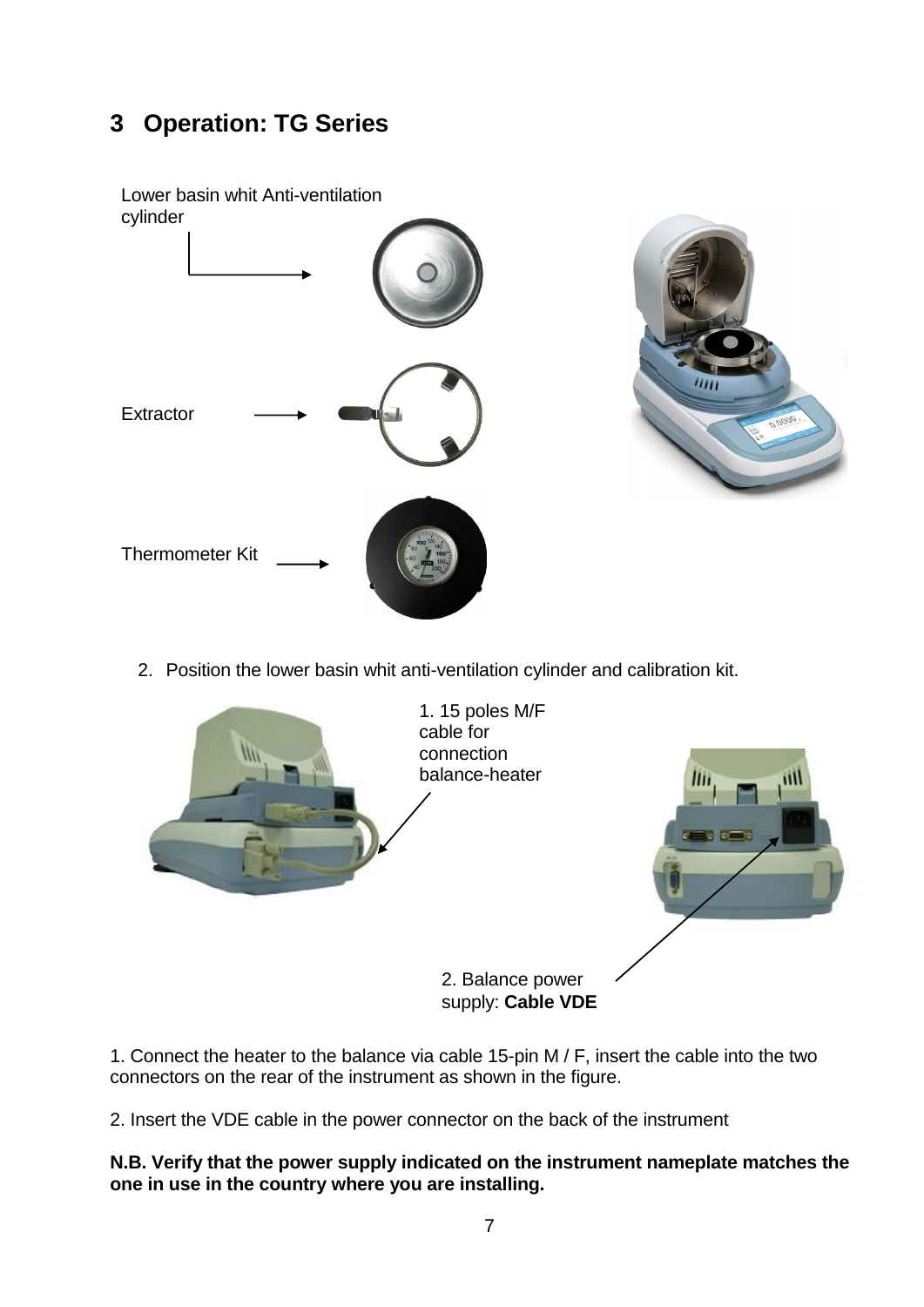3. Then connect the VDE cord to the power outlet located near the instrument. Do not use non-compliant with current regulations cables / extensions.

After inserting the power cord, the device will start automatically without having to press the power key.

Use the power key to switch off the device and restart the system when the power cord is permanently attached.

The keyboard has a switching on and off key (1), an operating indicator led (2) and a USB port (3).



**N.B. The phase of switching on and off of the device requires about 20 seconds; during this period, the display will remain switched off.**

**When powering, wait until you display the home screen before performing other operations.**

**While in the switching off phase, wait until the green LED turns off before removing the power plug if necessary.**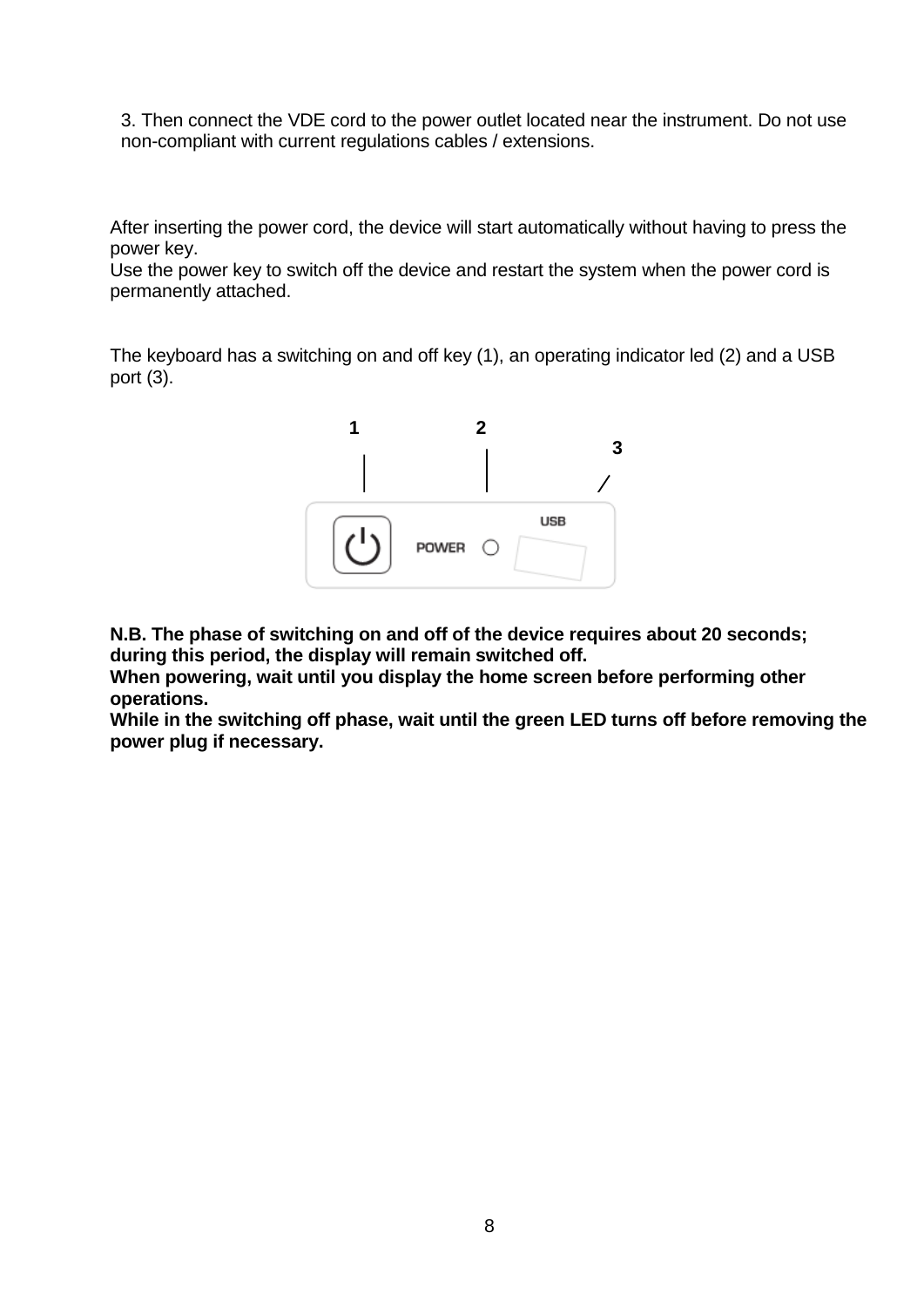# <span id="page-10-0"></span>**4 Service menu selection**

To access the service menu from the weighing condition of the display:

1. Select the function in the options menu **"Settings"** then the function **"Service"**



2. This will be accessed at the service menu. Select the function **Heater technical service** This feature is only accessible with a password: 1122, once typed correctly, press **"OK"**.

|       | <b>Heater password</b> |   |      |  |
|-------|------------------------|---|------|--|
|       |                        |   | **** |  |
|       | 8                      | 9 |      |  |
| Δ     | 5                      | 6 |      |  |
|       | $\overline{2}$         | 3 | OK   |  |
| $+/-$ | $\overline{0}$         | ٠ |      |  |

3. This is done in the Heater Technical Service menu with the following functions available:



- Adjustment data
- Temperature test
- 1 Point adjustment
- 2 Points adjustment
- Reset
- Lamps selection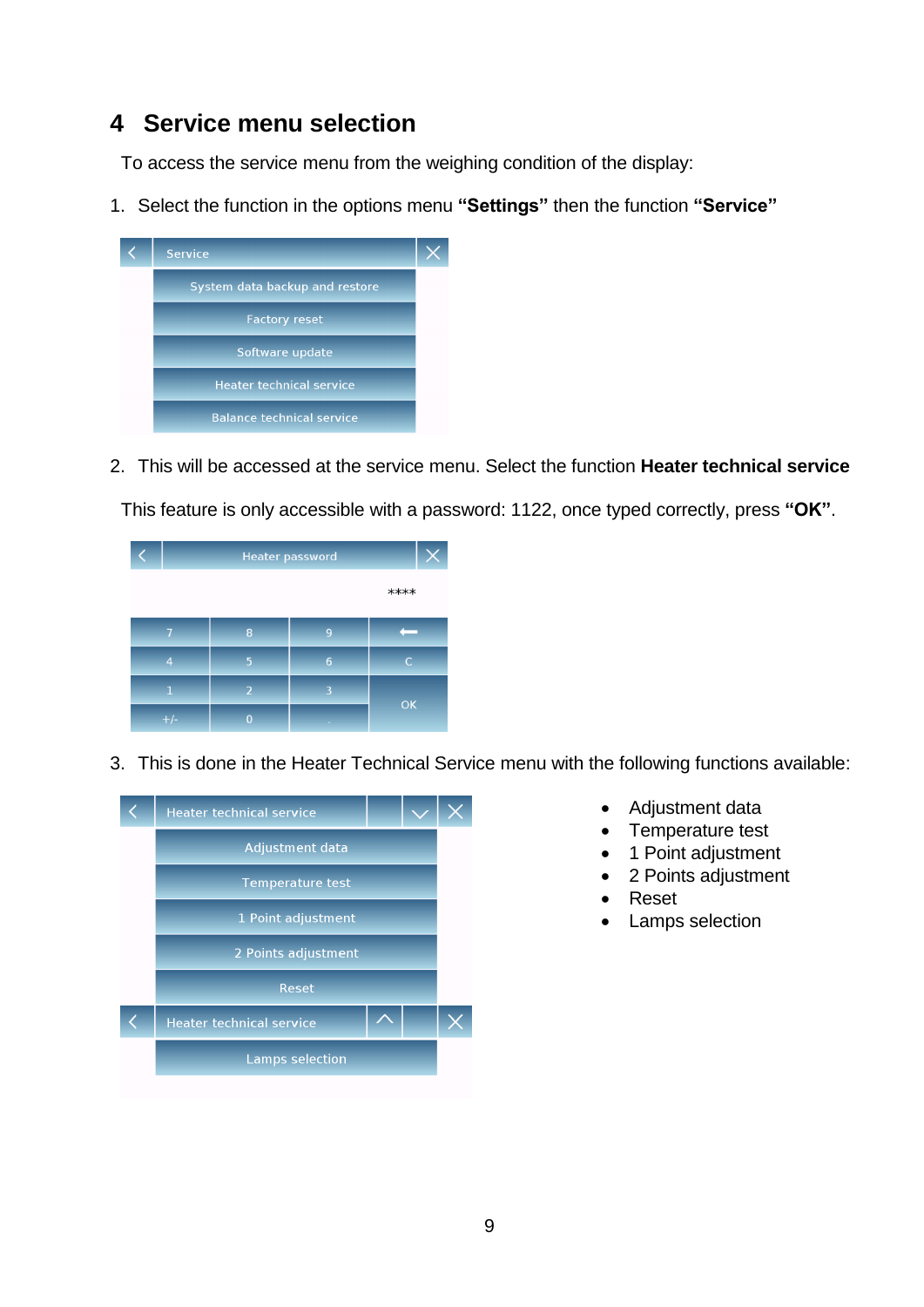## <span id="page-11-0"></span>**4.1 Adjustment data**

| <b>Adjustment data</b>    |                             |  |  |  |  |
|---------------------------|-----------------------------|--|--|--|--|
| 2 Points adjustment       |                             |  |  |  |  |
| 17 Ott 2017 12:13:48      |                             |  |  |  |  |
| Point P1: $80^{\circ}$ C  | Meas $T1.80^{\circ}$ C      |  |  |  |  |
| Point P2: $150^{\circ}$ C | Meas $T2 \pm 150^{\circ}$ C |  |  |  |  |
|                           |                             |  |  |  |  |
| Print                     | Esc                         |  |  |  |  |

#### **Adjustment data:** You can select this function to view and print thermometer calibration data.

On the screen you can check:

- the number of points with which calibration 1 or 2 was performed.
- the date and time of the calibration
- the value of the calibration points
- the actual measured value.

### <span id="page-11-1"></span>**4.2 Temperature test**

This function allows to verify the temperature value indicated by the instrument

Check the presence of the pan with the Thermometer Kit.

|                                     | Temperature test        |                                      | Ten<br>٠                   |
|-------------------------------------|-------------------------|--------------------------------------|----------------------------|
|                                     | Temp. test              | 100°C                                | This<br>tem                |
|                                     | <b>Start</b>            |                                      | perf                       |
|                                     |                         |                                      | Tap th<br>tempe<br>test.   |
|                                     | <b>Temperature test</b> |                                      | After s<br>be aut          |
|                                     | $51^{\circ}$ C          | $\frac{\mathbf{r}}{\mathbf{r}}$ Test | reset.<br>and co<br>displa |
| Temp. test: 100°C<br>Wait 14:37     |                         |                                      | detect                     |
| <b>Abort</b>                        |                         |                                      |                            |
|                                     | <b>Temperature test</b> |                                      | Tap th                     |
|                                     | $100^{\circ}$ C         |                                      |                            |
| Temp. test: 100°C<br>Test finished! |                         |                                      | Once<br>return             |
| End                                 |                         |                                      |                            |

**Temperature test:**

s function allows you to enter a perature value for which you want to form a check.

ne "Temp test" button to set the rature value. Then press "Start" to

starting the Test, wait for the timer to tomatically set to 15 minutes to A beep will sound, open the heater ompare the temperature value yed on the display with that ed by the thermometer inside.

ne "Abort" button to cancel the test.

the test is completed press "End" to to the menu.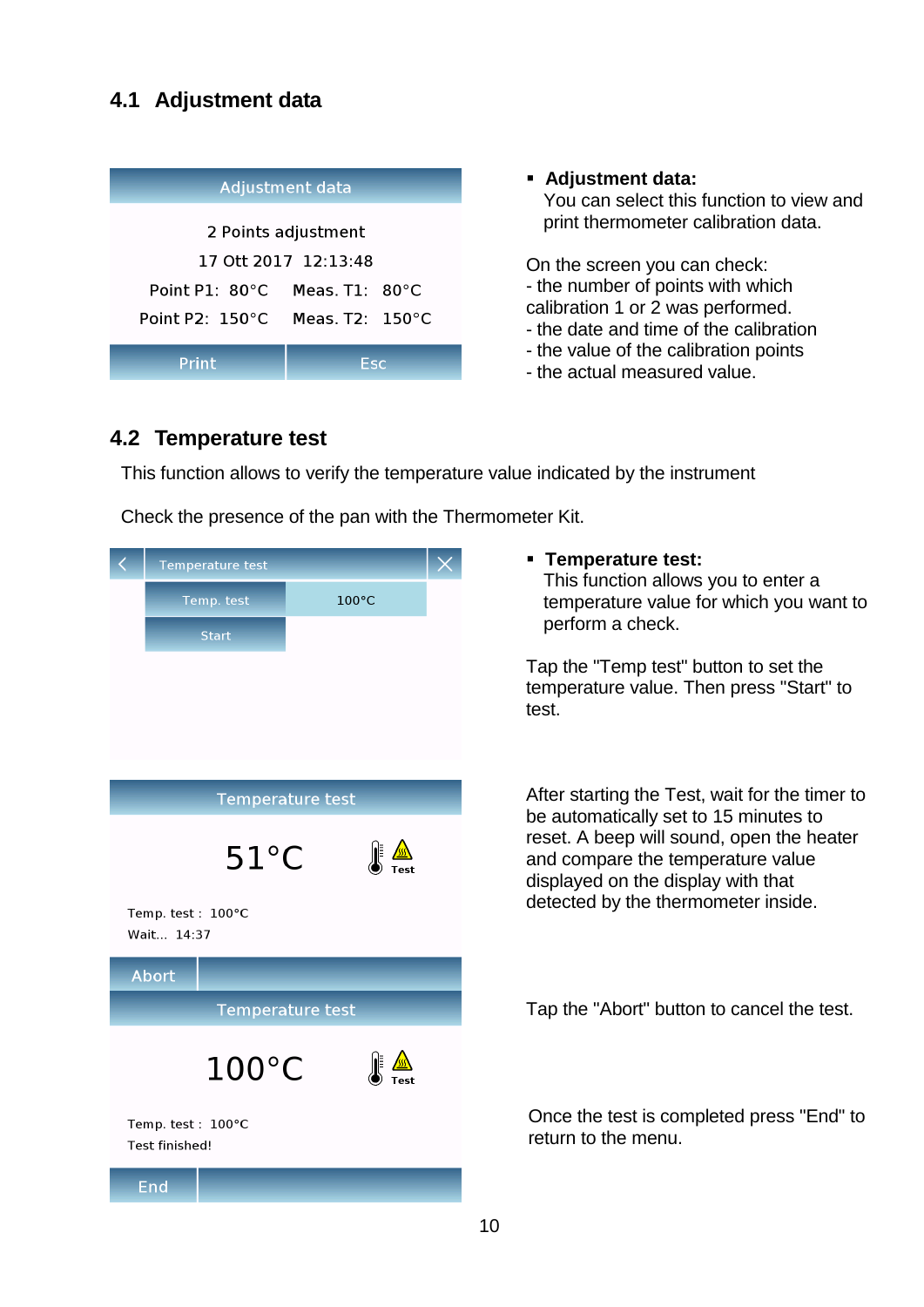# <span id="page-12-0"></span>**4.3 1 Point adjustment**

This function allows the temperature linearization of the thermometer to be obtained through the acquisition of a temperature value.

| Check the presence of the pan with the Thern<br>1 Point adjustment |                 |                |                                                        |  |  |  |  |
|--------------------------------------------------------------------|-----------------|----------------|--------------------------------------------------------|--|--|--|--|
| P1 Temp.                                                           |                 | 100°C          |                                                        |  |  |  |  |
| <b>Start</b>                                                       |                 |                |                                                        |  |  |  |  |
|                                                                    |                 | P1: 35  160 °C |                                                        |  |  |  |  |
|                                                                    |                 |                | 100 °C                                                 |  |  |  |  |
| $\overline{7}$                                                     | 8               | $\overline{9}$ |                                                        |  |  |  |  |
| $\overline{4}$                                                     | 5               | 6              | $\mathsf{C}$                                           |  |  |  |  |
| $\mathbf{1}$                                                       | $\overline{2}$  | $\overline{3}$ | OK                                                     |  |  |  |  |
| $+/-$                                                              | $\overline{0}$  |                |                                                        |  |  |  |  |
| 1 Point adjustment                                                 |                 |                |                                                        |  |  |  |  |
|                                                                    | $-$ P1 $-$      |                | $\mathbb{R}$ $\frac{\mathbf{A}}{25^{\circ}\mathrm{C}}$ |  |  |  |  |
| P1:100°C<br>Wait 14:54                                             |                 |                |                                                        |  |  |  |  |
| <b>Abort</b>                                                       |                 |                |                                                        |  |  |  |  |
| 1 Point adjustment                                                 |                 |                |                                                        |  |  |  |  |
|                                                                    | $100^{\circ}$ C |                |                                                        |  |  |  |  |
| P1:100°C<br>Adjust the temperature with $+$ - and confirm.         |                 |                |                                                        |  |  |  |  |
| Abort                                                              |                 | ÷              | Ok                                                     |  |  |  |  |
| 1 Point adjustment                                                 |                 |                |                                                        |  |  |  |  |
|                                                                    | - Ok -          |                | ⊯                                                      |  |  |  |  |

Check the presence of the pan with the Thermometer Kit.

The default setting point (P1 Temp) is 100 ° C.

It can be changed from 35 ° C to 160 ° C.

Press **"P1 Temp"** to change the calibration values.

Press **"Start"** to start the adjustment.

The heating cycle will start and the minute countdown will be displayed on the display

At the end of the cycle, an acoustic signal will be output to open the oven cover and immediately read the temperature value on the thermometer.

Correct the error using the **"+"** or **"-"** keys to correct the temperature. Once the correct temperature has been reached, press **"OK"** to confirm.

Press **"End"** to exit the adjustment function or **"Print"** to print the thermometer calibration data.

(●) 104°C 17 Oct 2017 15:41:07 Point P1: 100°C Meas. T1: 100°C **End** Print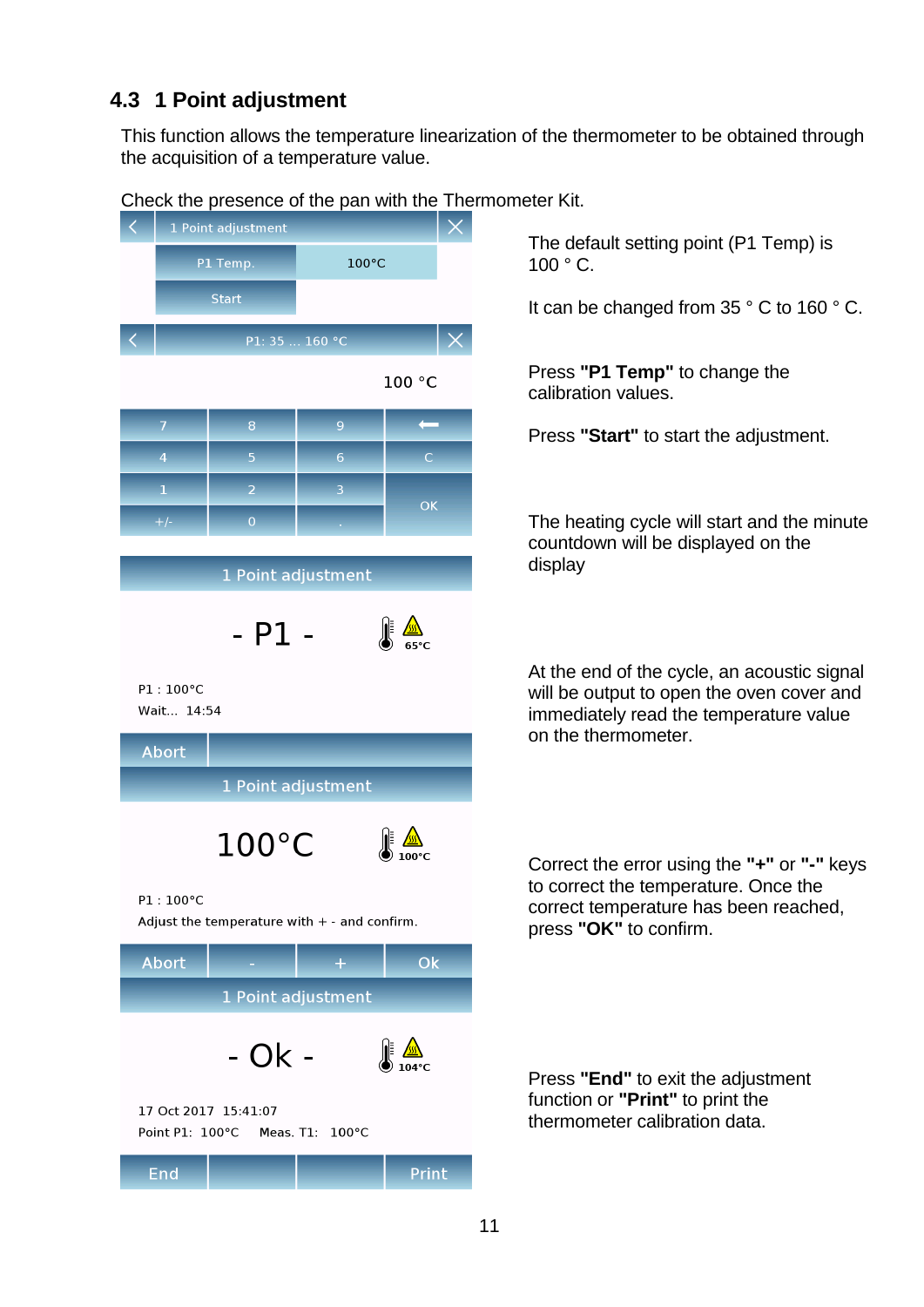# <span id="page-13-0"></span>**4.4 2 Points adjustment**

This function enables the thermometer linearization to be obtained by the acquisition of two temperature values.

 $\prec$ P1 Temp. 80°C P2 Temp. 150°C **Start** P1: 35 ... 160 °C 80 °C  $\leftarrow$  $\overline{8}$  $\overline{5}$  $6<sup>1</sup>$  $\overline{z}$  $OK$ P2: 35 ... 160 °C 150 °C  $\leftarrow$  $OK$ 2 Points adjustment  $-$  P1  $P1:80°C$ Wait... 14:55 **Abort** 

Check the presence of the pan with the Thermometer Kit.

The default setting point (P1 Temp) is 80 °C.

The second adjustment point (P2 Temp) is 150 °C.

Press **"P1 Temp."** to change the calibration values. Press **"P2 Temp."** To change the calibration values.

The two calibration values of the thermometer can be modified while maintaining the second point with a value higher than the first of at least 30 ° C.

Press **"Start"** to start the first adjustment.

The first heating cycle will start, and the countdown will be displayed on the display.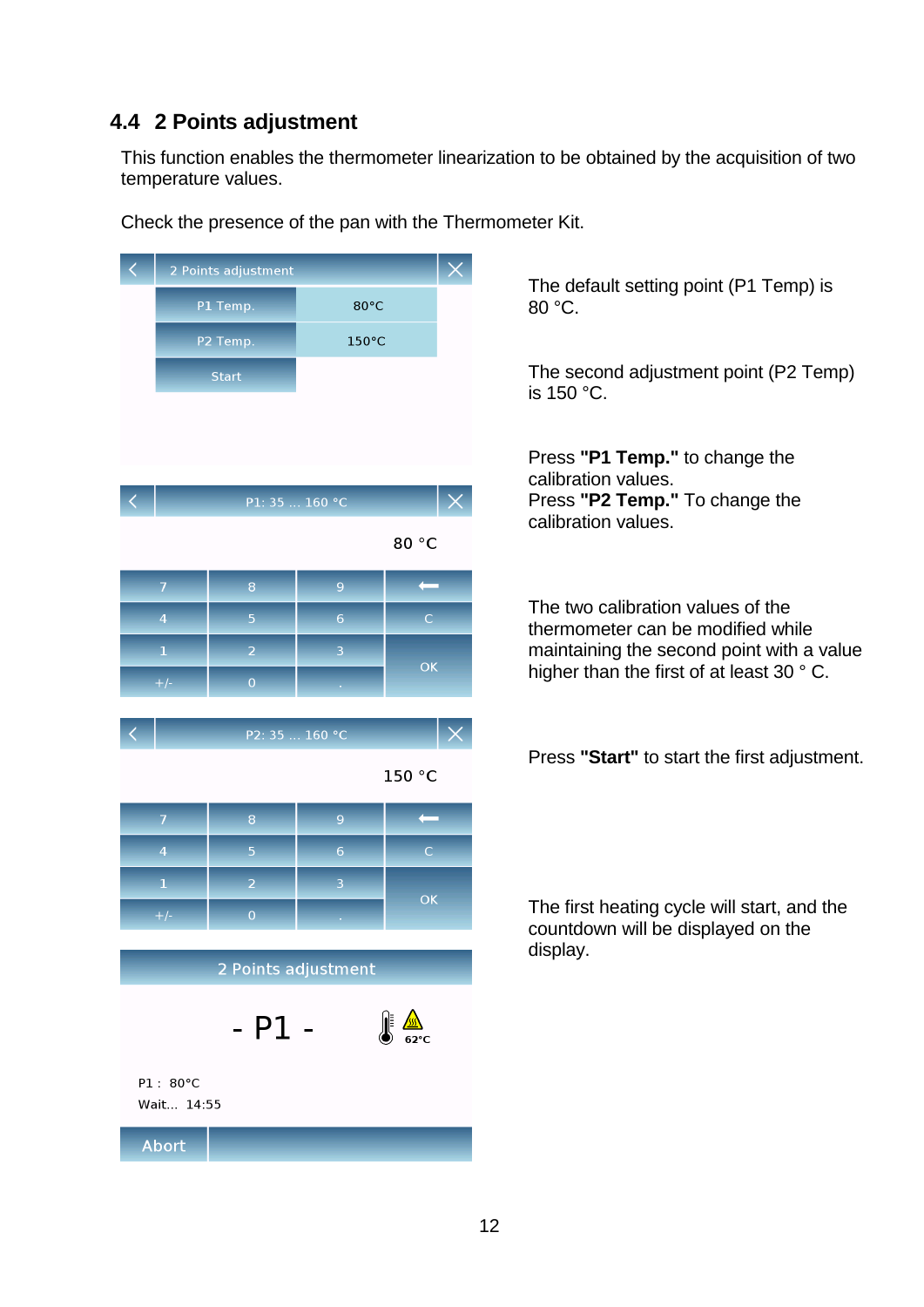| 2 Points adjustment                                        |                |  |                    |  |  |
|------------------------------------------------------------|----------------|--|--------------------|--|--|
|                                                            | $80^{\circ}$ C |  | <u>⁄ல∖</u><br>80°⊂ |  |  |
| P1: 80°C<br>Adjust the temperature with $+$ - and confirm. |                |  |                    |  |  |
| <b>Abort</b>                                               |                |  | ∩k                 |  |  |



At the end of the first cycle, an acoustic signal will be output to open the oven cover and immediately read the temperature value on the thermometer.

Correct the error using the **"+"** or **"-"** keys to correct the temperature. Once the correct temperature has been reached, press **"OK"** to confirm.

The second calibration point will start automatically.

At the end of the cycle, an acoustic signal will be output to open the oven cover and immediately read the temperature value on the thermometer.

Correct the error using the **"+"** or **"-"** keys to correct the temperature. Once the correct temperature has been reached, press **"OK"** to confirm.

Press **"End"** to exit the adjustment function or **"Print"** to print the thermometer calibration data.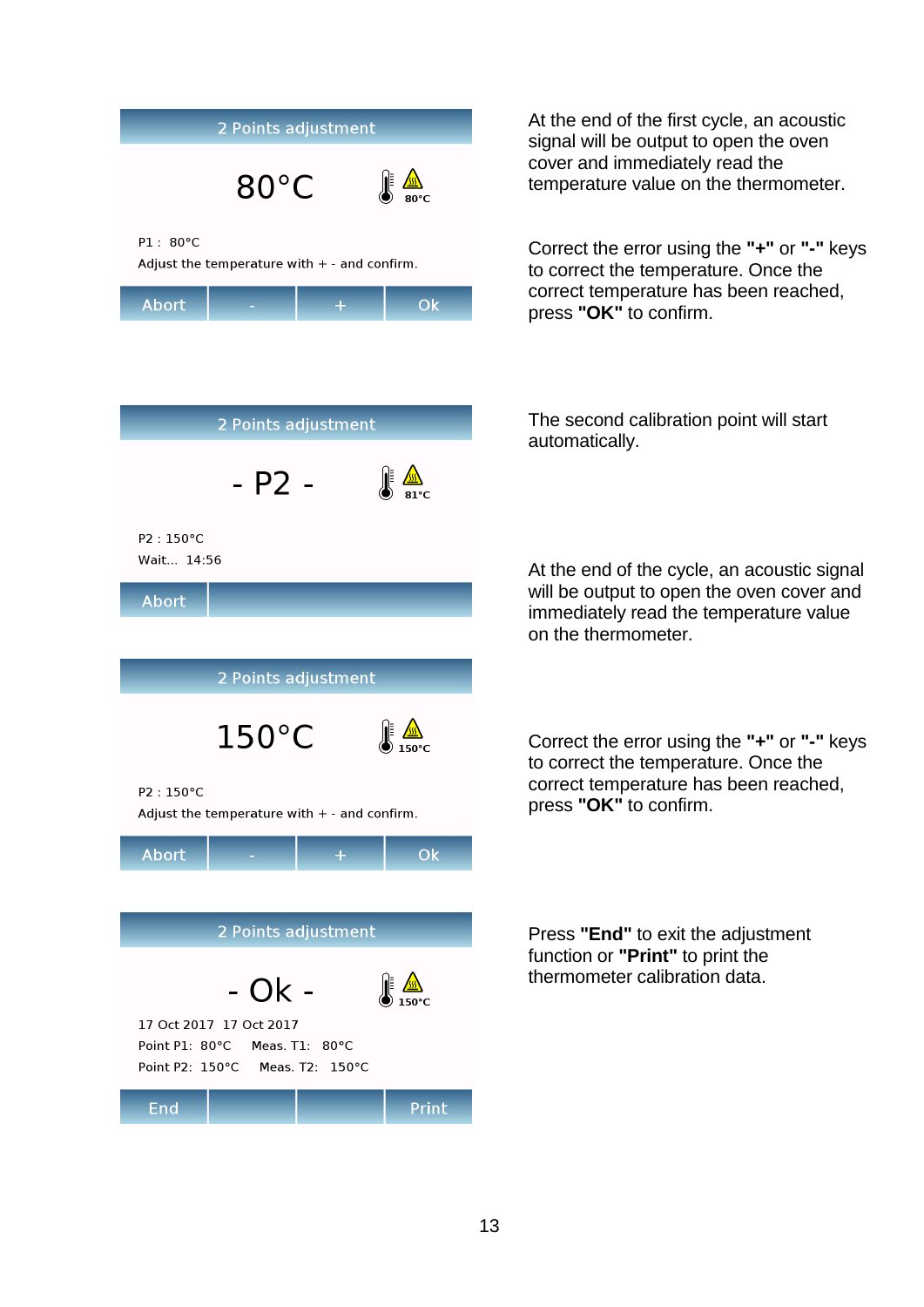# <span id="page-15-0"></span>**4.5 Reset**



You can reset to cancel the calibration of the heater.

Tap the **"Reset"** button, confirm by touching the **"Yes"** button, or cancel the operation by tapping the **"No"** button.

### <span id="page-15-1"></span>**4.6 Lamps selection**

The function of the lamp selection is accessible only by the qualified technical personnel.